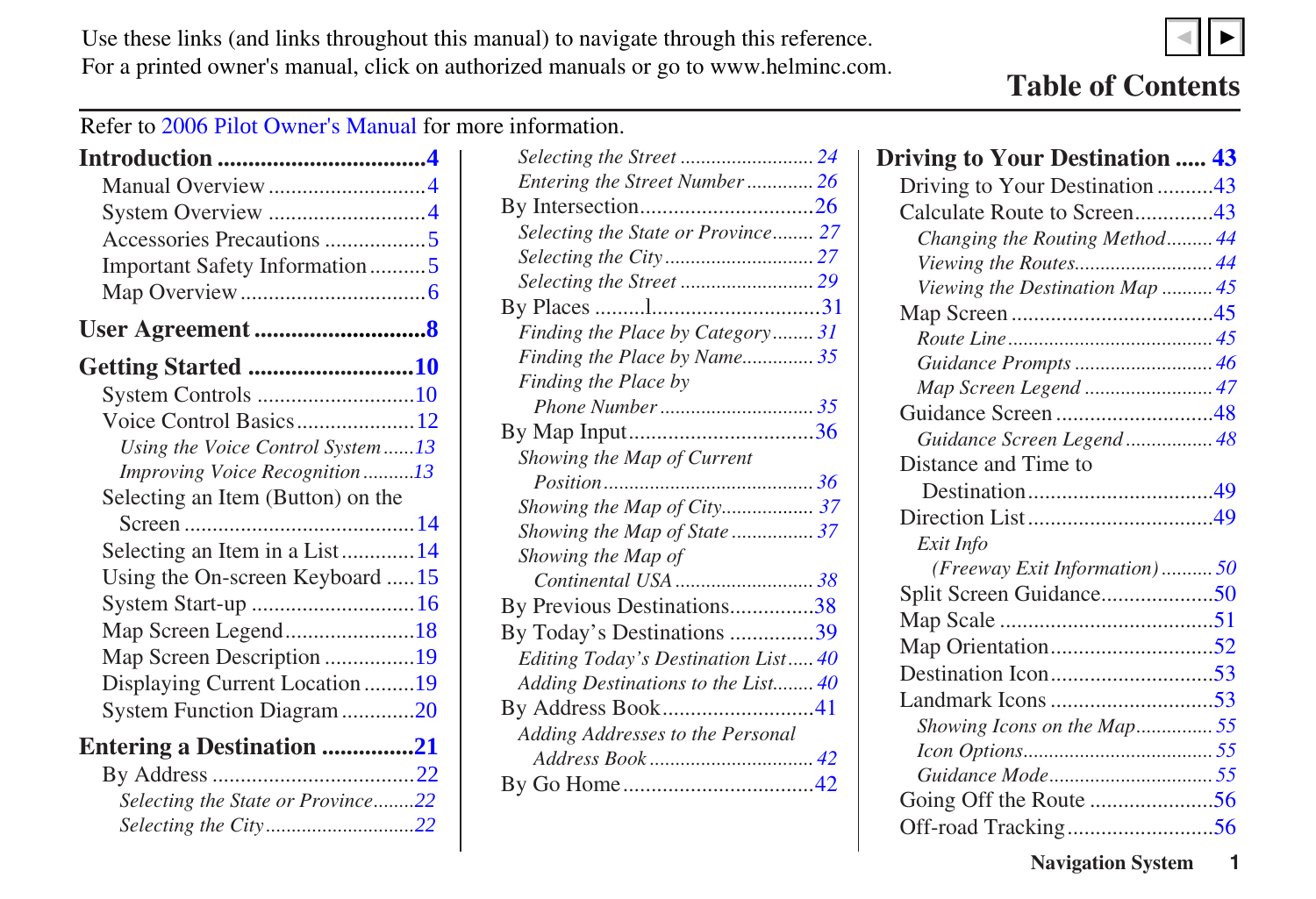

## <span id="page-1-0"></span>**Table of Contents**

| Viewing/Saving the                |  |
|-----------------------------------|--|
| Current Location57                |  |
| Pop-ups and Disclaimers57         |  |
|                                   |  |
|                                   |  |
|                                   |  |
|                                   |  |
| Reroute: Change Routing Method 61 |  |
| Changing Your Destination61       |  |
| <b>Changing Your Destination</b>  |  |
|                                   |  |
| Find Nearest (Voice command) 62   |  |
| Go Home (Voice command)  62       |  |
| Entering a Destination from the   |  |
| Menu Screen (while on route)  62  |  |
|                                   |  |
| <b>Information Features 64</b>    |  |
|                                   |  |
|                                   |  |
|                                   |  |
|                                   |  |
| Entering Your Schedule 66         |  |
|                                   |  |
|                                   |  |
|                                   |  |
|                                   |  |
|                                   |  |

| Routing & Guidance78          |  |
|-------------------------------|--|
|                               |  |
| Unverified Area Routing 79    |  |
|                               |  |
| Edit Waypoint Search Area  84 |  |
|                               |  |
|                               |  |
| Off-road Tracking 86          |  |
| Correct Vehicle Position 86   |  |
| System Information 87         |  |
|                               |  |
|                               |  |

| Voice Recognition Feedback  88                               |  |
|--------------------------------------------------------------|--|
|                                                              |  |
|                                                              |  |
| Auto Daylight Saving Time 88                                 |  |
| Auto Time Zone by GPS88                                      |  |
|                                                              |  |
|                                                              |  |
|                                                              |  |
|                                                              |  |
| Rear View Camera90                                           |  |
| Rear View Camera Brightness                                  |  |
|                                                              |  |
|                                                              |  |
|                                                              |  |
| <b>System Initialization  91</b><br>System Initialization 91 |  |
|                                                              |  |
| Entering the Security Code91                                 |  |
|                                                              |  |
| <b>System Limitations  93</b>                                |  |
| Database Limitations 94                                      |  |
|                                                              |  |
|                                                              |  |
| Honda Automobile                                             |  |
|                                                              |  |